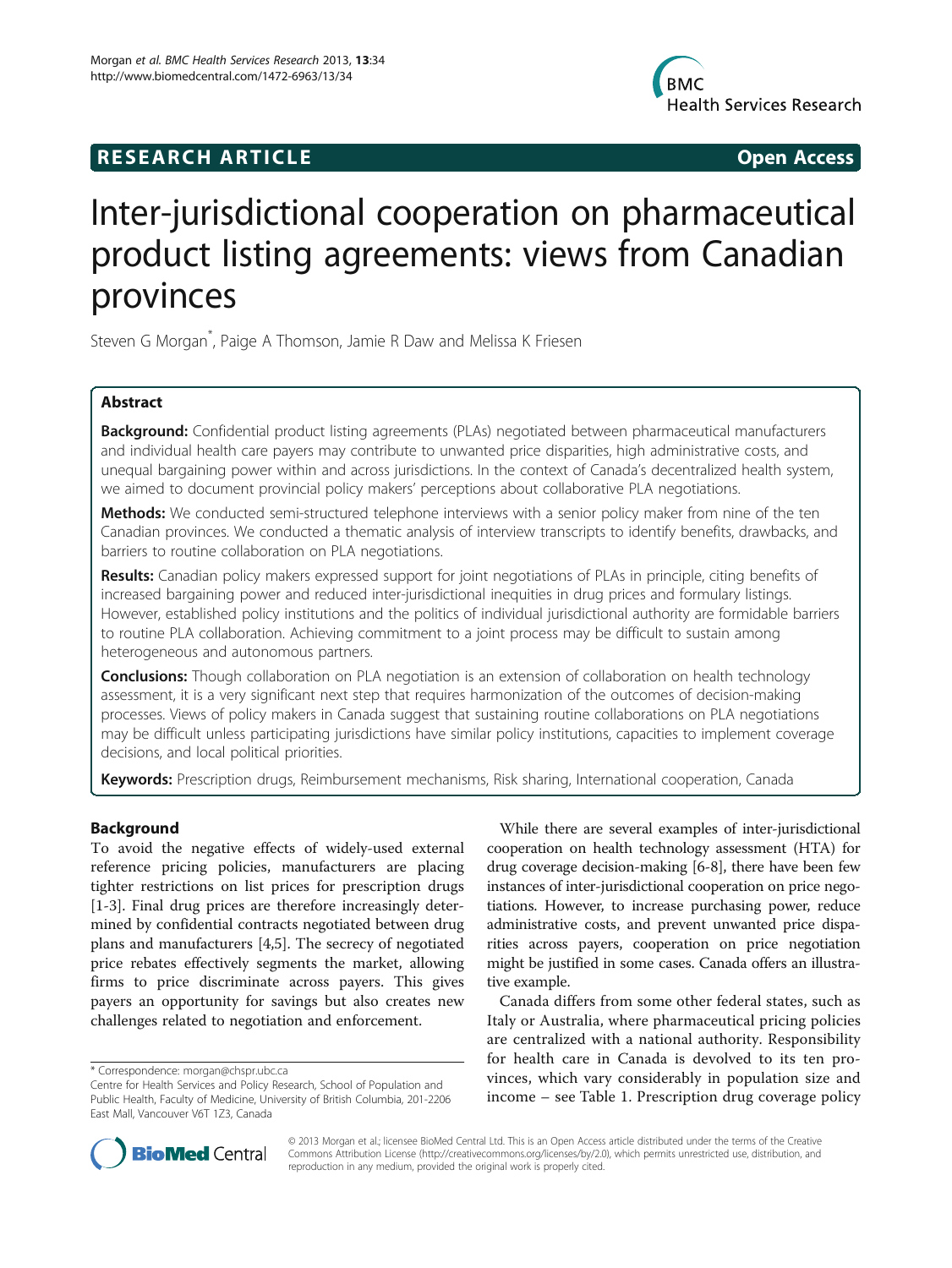|                                                         | Population<br>(2011) | per capita (CAD\$, 2010) | Gross domestic product Total prescription drug expenditure<br>per capita (CAD\$, 2011) | Share of total prescription<br>drug expenditure financed by<br>provincial government (2011) |
|---------------------------------------------------------|----------------------|--------------------------|----------------------------------------------------------------------------------------|---------------------------------------------------------------------------------------------|
| Canada (total)                                          | 34,482,779           | \$47,000                 | \$788                                                                                  | 38%                                                                                         |
| Ontario                                                 | 13,372,996           | \$46,000                 | \$785                                                                                  | 43%                                                                                         |
| Quebec                                                  | 7,979,663            | \$40,000                 | \$912                                                                                  | 33%                                                                                         |
| British Columbia                                        | 4,573,321            | \$44,000                 | \$575                                                                                  | 36%                                                                                         |
| Alberta                                                 | 3,779,353            | \$70,000                 | \$725                                                                                  | 45%                                                                                         |
| Manitoba                                                | 1,250,574            | \$43,000                 | \$710                                                                                  | 34%                                                                                         |
| Saskatchewan                                            | 1,057,884            | \$60,000                 | \$799                                                                                  | 38%                                                                                         |
| Nova Scotia                                             | 945,437              | \$38,000                 | \$985                                                                                  | 34%                                                                                         |
| New Brunswick                                           | 755,455              | \$39,000                 | \$937                                                                                  | 26%                                                                                         |
| Newfoundland and<br>Labrador                            | 510,578              | \$55,000                 | \$920                                                                                  | 32%                                                                                         |
| Prince Edward Island                                    | 145,855              | \$34,000                 | \$791                                                                                  | 31%                                                                                         |
| $\sim$ $\sim$ $\sim$ $\sim$ $\sim$ $\sim$ $\sim$ $\sim$ |                      |                          | .                                                                                      |                                                                                             |

#### <span id="page-1-0"></span>Table 1 Statistics on Canada's provinces

Sources: Authors' analysis of data from Canadian Institute for Health Information and Statistics Canada.

is highly decentralized as there is no federal funding incentives to promote consistency of public drug coverage across provinces [[9](#page-5-0)]. As a result, each province independently operates limited public drug benefit programs. These programs vary widely in structure and account for 26 to 45% of prescription drug expenditures in their provinces, leaving a significant role for private financing through insurance and out-of-pocket payments. All provinces except Quebec cooperate on health technology assessment for public drug coverage decision-making [[7\]](#page-5-0); however, they remain responsible for their own coverage decisions and price negotiations.

Price contracts for pharmaceuticals are known as product listing agreements (PLAs) in Canada. Prior to approximately 2006, they were seldom ever used by any province. Today, use of PLAs varies widely across provinces: they are virtually never used in Quebec and Newfoundland and Labrador; they are used for virtually all drugs covered by the public drug plans in Ontario and Manitoba; and they are used to varying degrees in other provinces.

In 2010, provincial premiers announced that a Pan-Canadian Purchasing Alliance would facilitate joint price negotiations among interested provinces [[10](#page-5-0)]. Joint negotiations related to three drugs had taken place by mid-2012 [\[11](#page-5-0)]. Such collaboration indicates potential for joint PLA negotiations; however, it is not yet clear whether PLA collaboration can be sustained and applied universally to new medicines as is collaboration on HTA. We therefore sought to explore provincial policy makers' views of the benefits and drawbacks of joint negotiations and the potential barriers to making such collaborations routine.

### **Methods**

After ethics review and approval, we conducted telephone interviews with purposefully selected provincial drug plan executives. In January 2012, we sent study invitations to each of the ten provincial drug plans. Invitations were sent to the most senior executive within each plan or, where identifiable, the executive responsible for contract negotiations. Invitees were asked to participate in a telephone interview or to identify an appropriate individual to speak on behalf of their jurisdiction. Nine provinces agreed to participate; only one province, Newfoundland and Labrador, declined.

Seven of the nine policy makers interviewed had worked with their respective drug plans for at least five years. The other two policy makers were hired more recently to manage new PLA negotiation processes in their jurisdictions. All policy makers from provinces that had used PLAs had direct experience with PLA negotiations and related inter-provincial collaboration efforts.

The confidential nature of PLAs meant that policy makers could not be asked to comment on particular negotiations or signed PLAs. Participants were therefore asked to describe the general benefits and drawbacks of collaboration on PLA negotiation and to provide their opinion about the barriers and facilitators to collaborating on a routine basis. Additional file [1](#page-4-0) contains the interview guide.

Interviews lasted an average of 40 minutes (range 28 to 54 minutes), and were recorded and transcribed for thematic analysis [[12\]](#page-5-0). All four authors read all transcripts and independently identified themes that emerged from the text. Authors met and jointly developed a coding scheme that then was used by two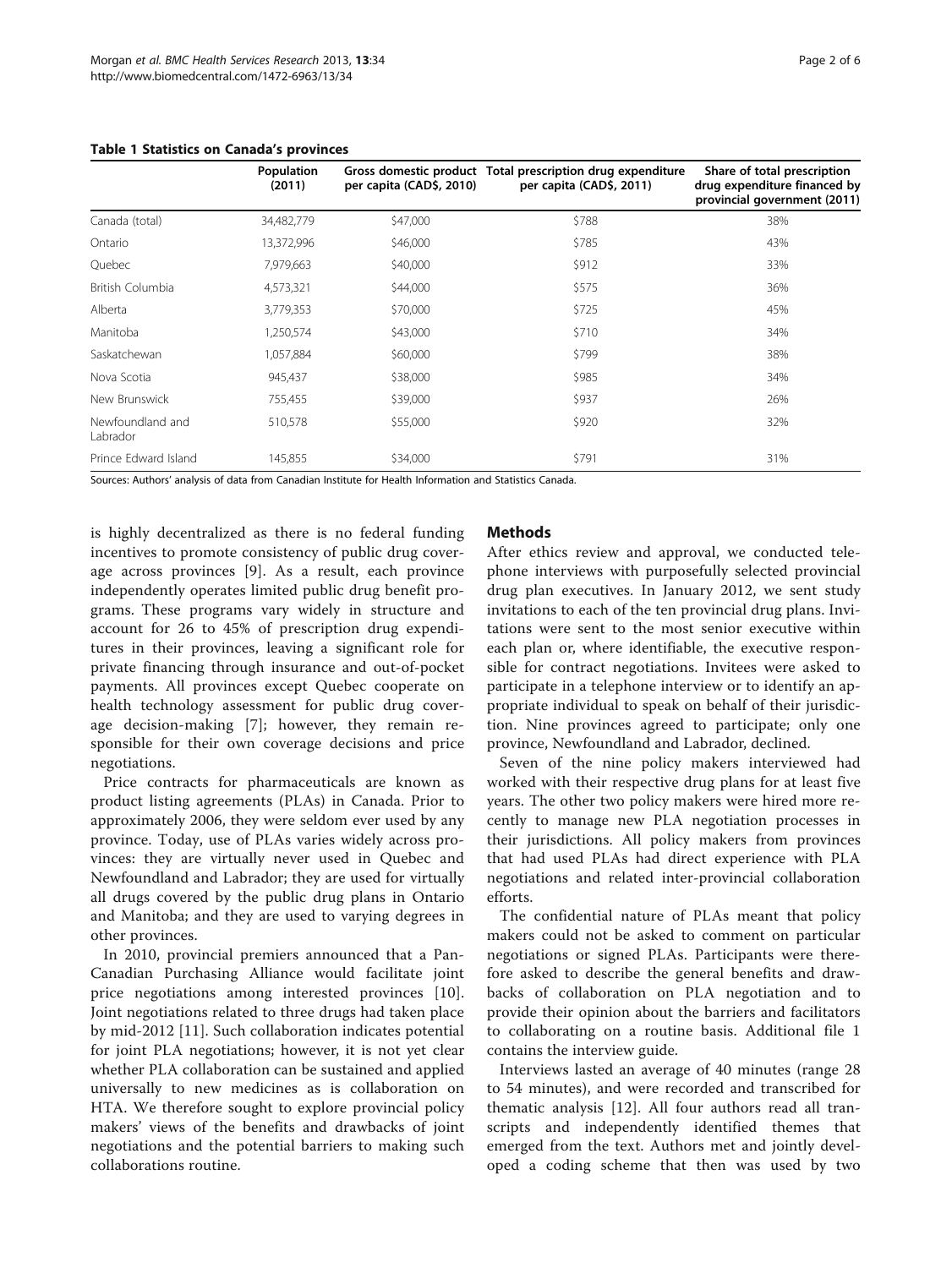authors to independently code each transcript. Coding discrepancies were resolved through consensus or by consulting the lead author.

## Results

Table 2 lists the benefits, drawbacks and barriers to joint PLA negotiation most commonly mentioned by participating policy makers. Key themes are described here.

## Benefits of collaboration

Policy makers from all participating provinces expressed general support for collaborative PLA negotiations. Seven of the nine policy makers participating in our study noted that the increased bargaining power achieved through collective negotiations would likely lead to lower prices and cost savings for participating jurisdictions (see Table 2). Several policy makers noted that this benefit would not be shared equally as price savings are likely to be greatest for the smaller provinces, which in isolation have lower bargaining power due to population size.

Five policy makers also explicitly identified interprovincial price consistency as a benefit of a joint negotiation process. Under the current system of independent negotiations, policy makers in several provinces expressed concerns that manufacturers may provide the first and most

#### Table 2 Most frequently mentioned themes concerning the benefits, drawbacks, and obstacles to collaboration on product listing agreements

|                                                | Number of<br>policy makers<br>that mentioned<br>theme $(n = 9)$ |
|------------------------------------------------|-----------------------------------------------------------------|
| <b>Benefits</b>                                |                                                                 |
| Increased bargaining power                     | 7                                                               |
| Provincial equity in price                     | 5                                                               |
| Provincial equity in access                    | 5                                                               |
| Administrative efficiency                      | $\mathfrak{D}$                                                  |
| Increased access, can fund more drugs          | 1                                                               |
| <b>Drawbacks</b>                               |                                                                 |
| Delay/length of process                        | 5                                                               |
| Reduction in provincial autonomy               | 4                                                               |
| Savings may be lost for large provinces        | $\mathfrak{D}$                                                  |
| Resource-intensive                             | $\mathfrak{D}$                                                  |
| Decreased access in some jurisdictions         | 1                                                               |
| <b>Barriers</b>                                |                                                                 |
| Differences in policy institutions             | 6                                                               |
| Provincial and/or federal will                 | 6                                                               |
| Differences structure of drug benefit programs | 5                                                               |
| Technical and administrative resources         | 5                                                               |
| Political acceptability of the decision        | 4                                                               |

generous price concessions to one or two large provinces, increasing political pressure on other provinces to provide coverage. This strategy, known as whipsawing, could force small provinces – with limited negotiating capacity and purchasing power – to pay the highest prices. Policy makers from five provinces – large and small – stated PLA collaboration may be one way of addressing this issue and improving interprovincial equity in medicine prices and access. As a policy maker from one of the larger provinces stated, by working together, provinces could "...break down barriers [to access] wherein depending on where you live, you may have different access to medications" (Interviewee #6).

## Drawbacks from collaboration

Policy makers from five of the participating provinces expressed concerns that joint negotiations might increase the time it takes to list a drug on provincial formularies. They argued that multilateral negotiations, by nature of the number of stakeholders at the table, would require more time than bilateral negotiations. Two policy makers also noted that joint negotiations may require more resources overall because each jurisdiction would still need to bear the cost of evaluating and adapting PLAs for the local health system and policy framework.

Perceived loss of provincial autonomy was one the most cited drawbacks of joint negotiations. This included concerns about lines of accountability for PLA decisions that often have significant budget impacts. It also included considerations related to the ability of individual jurisdictions to respond to the varying politics of their jurisdiction, each with different political parties, priorities, and dominant interest groups. One policy maker noted that "politicians have different pressures at different times" (Interviewee #3) making it difficult to predict whether a jointly negotiated PLA will have local support.

### Barriers to expanded collaboration Institutional barriers

Policy makers from six provinces mentioned institutional barriers to routine collaboration on PLA negotiations, ranging from constitutional authority over health care to local policy processes. Related to the former, several policy makers noted that provinces have independent authority for health care policy and related decision-making. It was argued that co-operation among the autonomous provinces is difficult without financial incentives from the federal government. Reflecting more local considerations, policy makers also noted that drug coverage decisionmaking processes vary considerably across provinces. While some provinces cede coverage decisions to executives responsible for public drug programs, others require ministerial or even cabinet approval. These differences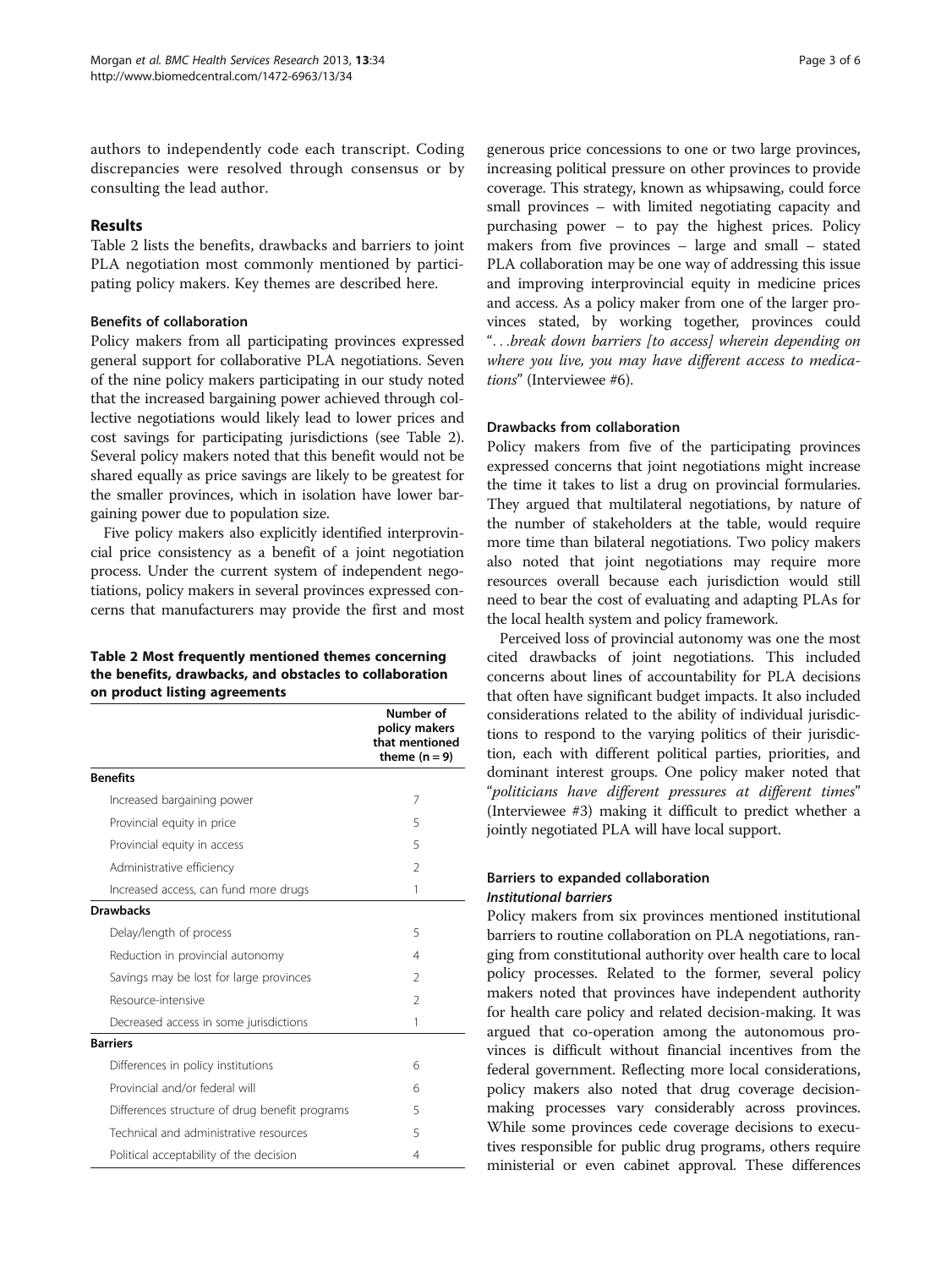affect decision-making timelines and consultation requirements in ways that might impede routine collaboration.

Policy makers from five provinces also cited institutional variations in provincial drug benefit structures as a barrier to routine collaboration on PLA negotiation. Given that some provinces provide comprehensive coverage for the elderly and the poor and others only cover residents against "catastrophic" drug costs, the coverage priorities, decision-making frameworks, and even bargaining positions will differ significantly from province to province. One policy maker went so far as to conclude that joint negotiations are unlikely to become commonplace unless all participating provinces offered comparable drug benefit plans: "Fundamentally, you've got to have the same drug benefit plan before you actually negotiate together" (Interviewee #5).

#### Political barriers

Political will was one of the most frequently mentioned obstacles to routine collaboration on PLA negotiation. Policy makers from several provinces felt that joint negotiations are likely to be explicitly or implicitly driven by larger provinces – because they have the greatest purchasing power and political influence – and that this would not sit well with some governments. Reflecting the constitutional autonomy mentioned above, some policy makers said that provinces would not voluntarily cede the decision-making authority required to sustain joint PLA negotiations. As one policy maker stated, "[you have to] give one group authority to make decisions that would be binding on all provinces, which isn't going to happen" (Interviewee #7).

Related to the broader concerns about political will, policy makers from four provinces cited concerns about the local political acceptability of final listing decisions that would result from a joint negotiation. Two of these policy makers specifically noted that there is a risk of provinces circumventing the collective process on a drug-by-drug basis, either by pursuing individual negotiations or by "cherry-picking" only those jointly-negotiated PLAs that suit their interest. Though acting in the interest of one's own jurisdiction is the primary responsibility of provincial policy makers, such outcomes were viewed as significant threats to the effectiveness and sustainability of routine joint negotiations.

#### Resource barriers

Policy makers from five of the participating provinces cited scarcity of required resources as a barrier to expanding joint PLA negotiations. As stated above, some policy makers felt that joint processes, at least currently, represent an increase in negotiation costs. Some provincial policy makers argued that the federal government should support the infrastructure required for collaboration

among the provinces. They also noted that this was unlikely given the federal government's current spending priorities and fiscal constraints.

## **Discussion**

Policy makers from Canadian provinces express general support for joint PLA negotiations. Despite support in principle, none suggested that routine collaborations would be sustainable at present because of variations in existing policy institutions and politics. This view might be surprising given the longstanding collaborations among all but one province on health technology assessment related to drug coverage decision-making [\[7\]](#page-5-0). However, a critical difference in these processes is that collaboration on health technology assessment harmonizes the evidence underpinning coverage decisions while collaboration on PLA negotiations effectively harmonizes the coverage decisions. To provide firms with maximum incentive to negotiate better deals than would be the case in independent negotiations, a PLA collaboration has to result in consistent funding decisions: failure to reach agreeable terms through joint negotiations must result in a "no" listing decision by all participating drug plans, and a successful joint negotiation must result in a "yes" decision. Achieving and sustaining such commitment to joint decision-making is a formidable challenge.

The insights provided to us by policy makers from Canadian provinces illustrate that joint negotiations may break down for a number of reasons. Acting in selfinterest, payers may perceive that a better (or faster) deal can be achieved by negotiating independently or may resort to "cherry picking" their commitment to joint negotiations. Manufacturers may even have incentive to try to break a negotiation alliance by offering side deals in the hope that individual drug plans could be played against each other.

Beyond these self-interested incentives to defect, policymakers expressed greater concern that solidarity in negotiations would break down as a result of institutional and political barriers. Willingness to implement consistent funding decisions through joint negotiations requires, at least, that participating drug plans have comparable decision-making frameworks and negotiating leverage. Differences in policies as simple as decision-making protocols can limit the potential for routine collaboration. Variations in the benefit structure of drug programs – that is, who is covered and with what types of user charges-are even more important because they may be more costly to harmonize and they have a more profound effect on decision-making frameworks. This raises the broader issue of the politics of decision making autonomy and accountability.

Being committed to the decision-making outcomes associated with joint PLA negotiations requires that decision-making autonomy be ceded to a collective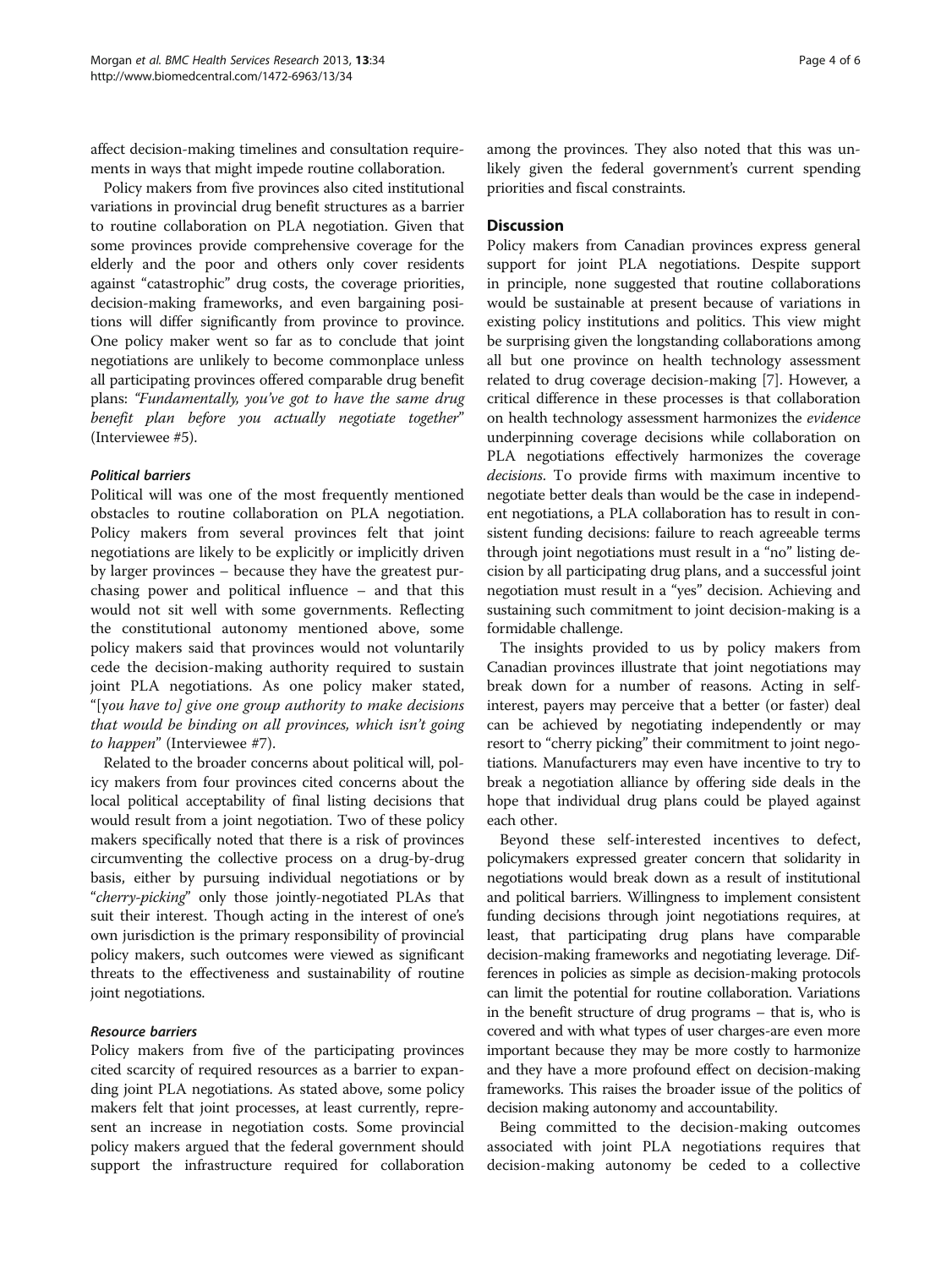<span id="page-4-0"></span>process. This requires a great deal of political will because different governments have different health care priorities and competing interests, such as attracting or retaining pharmaceutical industry investment. It was not stated explicitly by any policy makers in our study, but variations in provincial incomes and, therefore, governments' revenue generating powers will also affect the acceptability of centralized decisions. Given the significant economic disparity among negotiation partners, some participating jurisdictions may simply not be able to "afford" to commit to collective decisions.

#### Limitations

Our study is not without limitations. First, we only interviewed one policy maker in each province. These policy makers were senior executives and managers with direct experience related to PLA negotiations and related collaborative efforts, or direct experience with drug coverage decision-making if PLAs were not used in their province. Their views are those of people closely engaged in the file but will not necessarily reflect views of other officials, such as ministers or deputy ministers of health. As with any study of this kind, the views expressed by respondents represent a snapshot of perceptions in a complex policy arena. Policy makers' perceptions will evolve as provinces' gain more experience with PLAs and related cooperative efforts. Finally, we are aware that interview responses may have been influenced by social desirability bias. In an effort to mitigate that bias, participants were informed that our study would not attribute themes or quotes to specific provinces or speakers unless absolutely necessary and only after consent was provided.

#### Conclusions

Joint negotiation of PLAs may be seen as a logical extension of inter-jurisdictional cooperation on health technology assessment; however, the extension is arguably a significant leap, one requiring a move from collaboration simply on decision-making processes to collaboration on decision-making outcomes. Canada's experience suggests that building and sustaining a PLA negotiation alliance will likely require more than simple commitment to avoid defection due to self-interest. Differences in policy institutions, political pressures, and economic opportunities of participating jurisdictions can place considerable strain on a joint negotiation process.

Choice of "negotiating partner" is a key determinant of effective, routine collaboration on PLA negotiations. Sustaining routine collaborations on a voluntary basis will require partners with similar drug plans, compatible priorities for health care and industrial development, and comparable income levels. Whether across provinces in Canada or across countries internationally, such collaborations would address some of the shortcomings of by increasing purchasing power and administrative efficiencies among negotiation partners. They would not, however, address concerns about global disparities in drug prices that might arise in the new paradigm of confidential drug pricing.

To promote equity in negotiation processes and outcomes in a federation such as Canada, it would be possible for the federal government to either centralize this policy file as is done in countries like Italy and Australia, or to actively encourage collaborations among disparate states/provinces. Given the politics of jurisdictional responsibility in Canada, centralization is unlikely. The Canadian government could, however, exercise its spending power to encourage collaboration. By sharing part of the cost of the negotiation process and related funding decisions, conditional on provinces harmonizing the structures of drug benefit programs, it could incentivize participation while equalizing decision-making frameworks and addressing income disparities that limit voluntary efforts by provinces.

While centralization by way of vertical policy integration is possible in the context of a federation, it is not possible across countries. It will therefore be more difficult to improve equity in drug pricing across nations with disparate income levels. If the new global pricing paradigm is resulting in increasingly inflated list prices for medicines, mechanisms will be needed to assist less wealthy countries in negotiations, co-ordinated through agencies such as the World Health Organization.

### Additional file

[Additional file 1:](http://www.biomedcentral.com/content/supplementary/1472-6963-13-34-S1.docx) Appendix 1. Interview Guide

#### Abbreviation

PLA: Product listing agreement.

#### Competing interests

Steven Morgan has been retained as a consultant on matters related to pharmaceutical policy by Health Canada, the Department of Justice Canada, and the British Columbia Ministry of Health Services. The other authors have no conflicts of interest to declare.

#### Authors' contributions

SM is responsible for project conception and acquisition of funding. All authors contributed to the study design. SM and PT conducted the telephone interviews. All authors contributed to the thematic coding of interview transcripts. SM wrote the first draft of the paper. All authors revised and provided comments on paper drafts and have approved the final version of this paper.

#### Acknowledgements

Funding for this project was provided by the Canadian Institutes of Health Research. The sponsor had no role in the project or in decisions to publish results.

Received: 11 September 2012 Accepted: 23 January 2013 Published: 31 January 2013